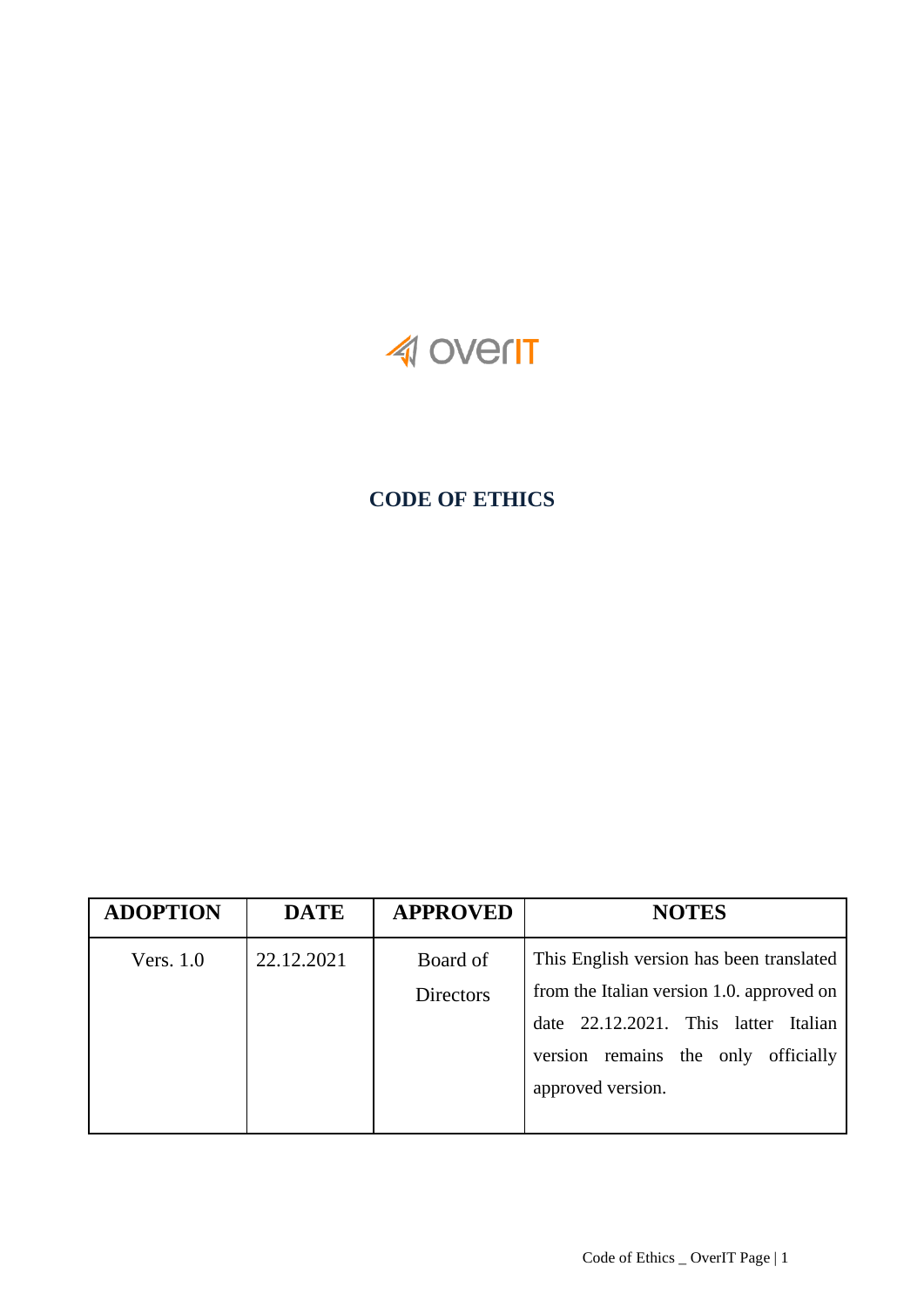|--|

| 1.                   |       |                                                                                 |  |
|----------------------|-------|---------------------------------------------------------------------------------|--|
| 2.                   |       |                                                                                 |  |
|                      |       |                                                                                 |  |
| 3.<br>$\mathbf{4}$ . |       |                                                                                 |  |
|                      |       |                                                                                 |  |
| 5.                   |       |                                                                                 |  |
|                      | 5.1.  | Code of Conduct in Relations with Suppliers/Consultants and Business Partners5  |  |
|                      | 5.2.  |                                                                                 |  |
|                      | 5.3.  |                                                                                 |  |
|                      | 5.4.  |                                                                                 |  |
|                      | 5.5   |                                                                                 |  |
|                      | 5.6.  |                                                                                 |  |
|                      | 5.7.  |                                                                                 |  |
|                      | 5.8.  |                                                                                 |  |
|                      | 5.9.  |                                                                                 |  |
|                      | 5.10. |                                                                                 |  |
|                      | 5.11. | Accounting Records and Following Issuance of Financial Statements  9            |  |
|                      | 5.12. |                                                                                 |  |
|                      | 5.13. |                                                                                 |  |
|                      | 5.14. |                                                                                 |  |
|                      | 5.15. |                                                                                 |  |
|                      | 5.16. |                                                                                 |  |
|                      | 5.17. |                                                                                 |  |
|                      | 5.18. |                                                                                 |  |
|                      | 5.19. |                                                                                 |  |
|                      | 5.20. | Relations with Political Organizations, Trade Unions and Other Associations  12 |  |
|                      | 5.21. |                                                                                 |  |
|                      | 5.22. |                                                                                 |  |
|                      | 5.23. |                                                                                 |  |
|                      |       |                                                                                 |  |
| 6.                   |       |                                                                                 |  |
|                      | 6.1.  |                                                                                 |  |
|                      | 6.2.  |                                                                                 |  |
|                      | 6.3.  |                                                                                 |  |
| 7.                   |       |                                                                                 |  |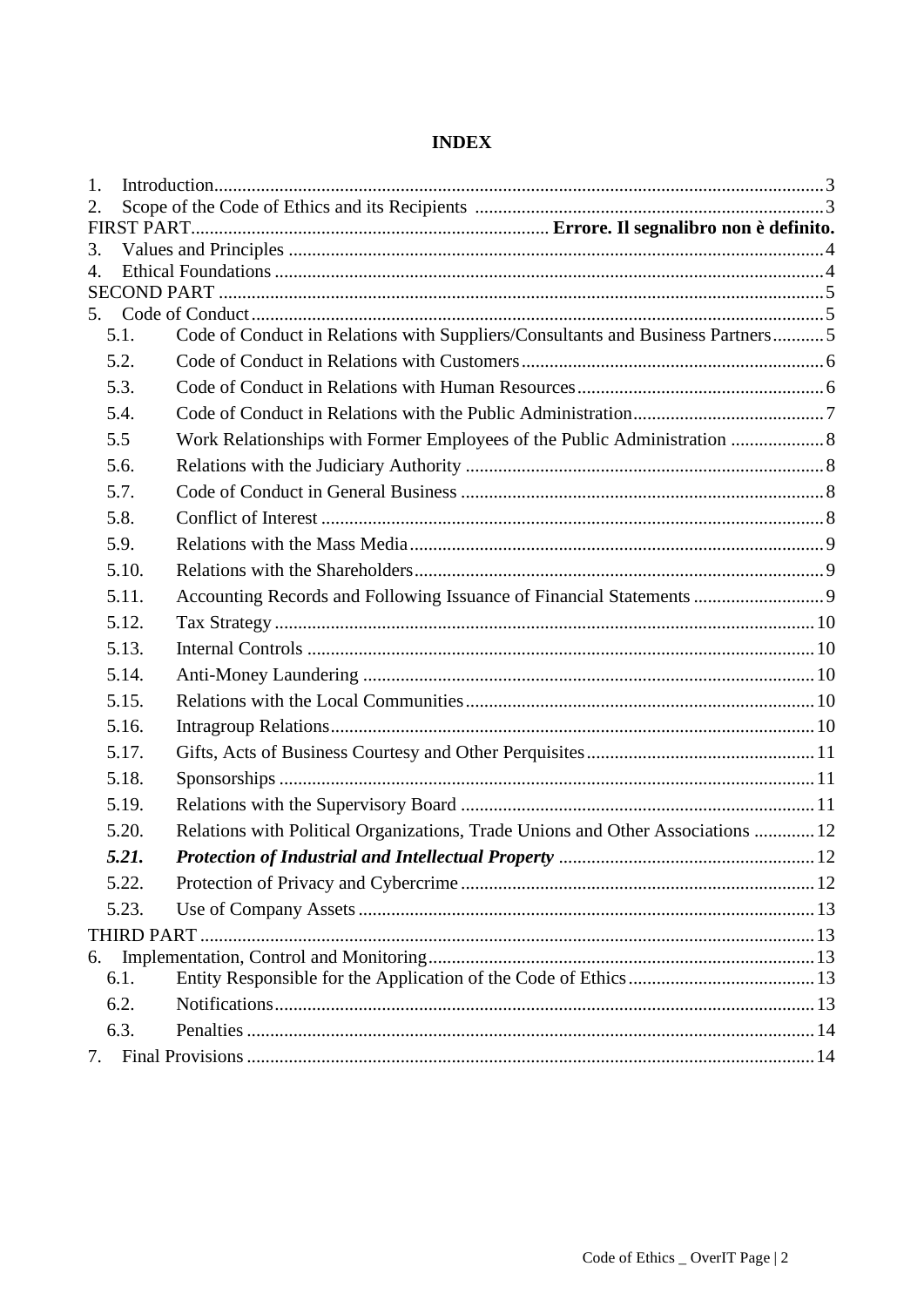# **1. Introduction**

<span id="page-2-0"></span>The company OverIT S.p.A. (herein following "OverIT" or "Company") is recognized as "Leader" in the field of Information Technology services, with specific reference to the Field Service Management market. The Company supplies the largest companies within the Energy & Utilities, Petroleum, Transport &Infrastructure, Industry and Services industries, by providing these latter with its products, technologies and competence in the Field Service Management processes.

The Company pursues the objective of developing software products to support the execution of works on field, as well as sharing the competencies between technicians, guaranteeing security, quality of the resources working on field by providing related training.

OverIT S.p.A. has developed outstanding ethical standards, a culture impregnated with transparency and integrity, a strong mission feeling and the awareness of the value of work carried – out in every daily activity. It is conscious of the fact that by guaranteeing integrity conditions when managing the company's activities is way to safeguard its Company's image.

Following the company's belief, OverIT understands and is sensible to the necessity of divulging and enhancing a transparency and correctness culture.

Compliant to what required by the Decree, OverIT has adopted its Organization Management and Control Model, as well as a Code of Ethics in order to enunciate the precepts to be observed when performing the company's activities.

# **2. Scope of the Code of Ethics and its Recipients**

<span id="page-2-1"></span>All the ethical principles, the values and the rules of behavior of this Code of Ethics shall inspire the activities of all the actors which operate, internally company rather than from outside, within OverIT's and its controlled companies' scope of action.

The Code of Ethics constitutes integrating part of the Organization and Control Model adopted by the Company and represents the foundations upon which the preventive control system is based on, as pursuant to Legislative Decree 231/2001.

The following subjects shall abide to the principles of the Code of Ethics (herein following defined together as "*Recipients*"):

- the Shareholders, when exercising their rights connected with the share capital or with their shareholdings;

- the administrative body, that inspires itself to the Ethic Code's principles when establishing the objectives of the enterprise;

- the members of the regulatory body, insuring respect and observance of the Code of Ethic contents while exercising its functions;

- the various department heads and the managers of the various corporate functions, that give concreteness to the values and principles contained in the Ethical Code by bearing the internal and external liability and enforcing the trust, the cohesion and the spirit of teamwork;

- all the employees in general, even if detached from the Company, that, by properly respecting the law and rules in force, adapt their actions and behavior to the principles, objectives, and commitments established by the Ethical Code.

- all those who operate trying to achieve the Company's scope and objectives, amongst which may be the Company's Partners and, broadly, all those who operate in name and/or on behalf of OverIT and maintain contractual relations.

All the Recipients are required to observe and, to the best of their knowledge, to make others observe the principles of the Ethic Code. In particular, the administrative and the management body have the duty to lead by example on the consistency between the principles of the Ethic Code with their daily behaviors.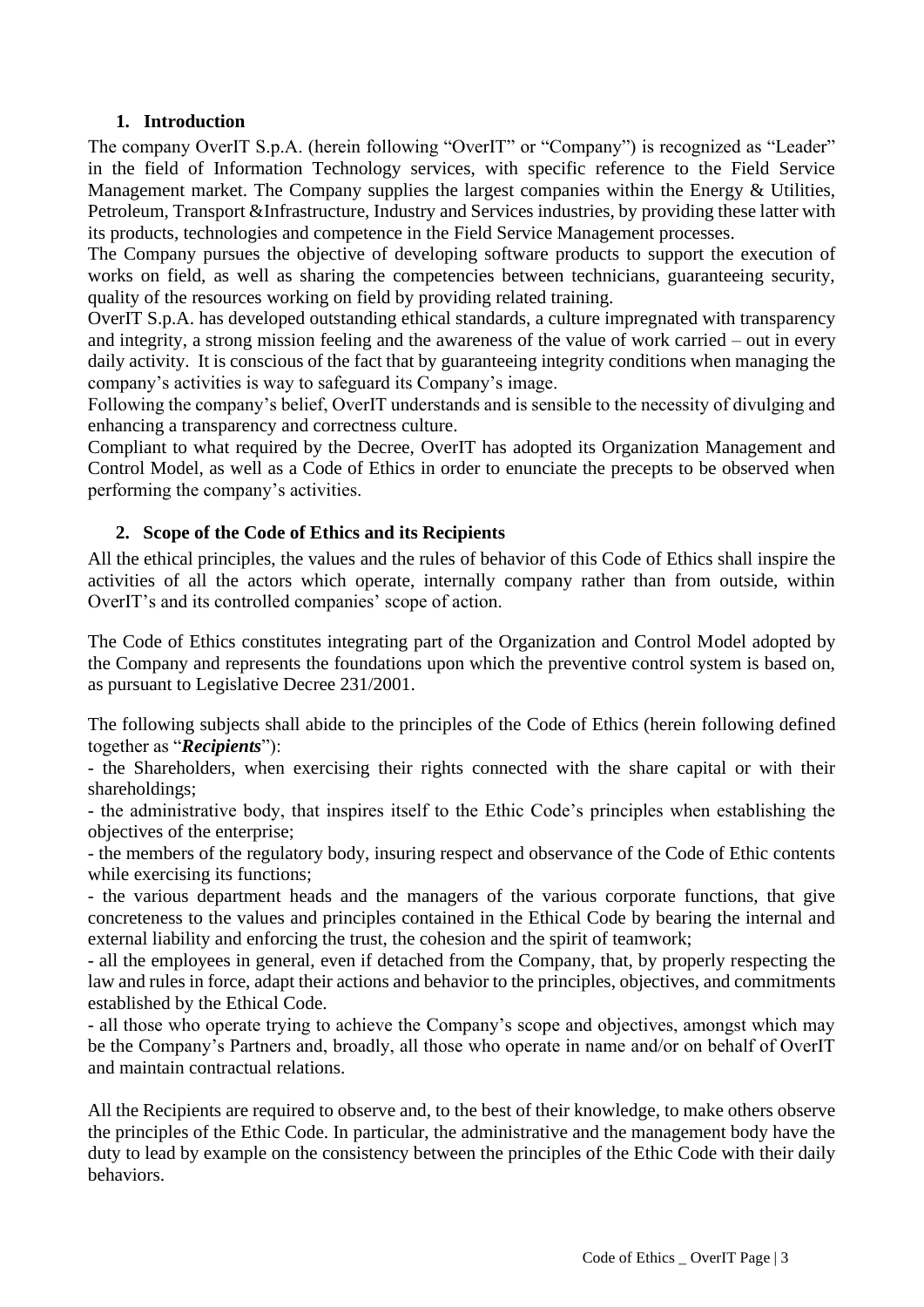In no circumstance the achievement of OverIT and/or its controlled companies' interest shall justify the adoption of behaviors contrasting the ones herein specified.

OverIT and its controlled companies are committed in promoting the knowledge of the present Code of Ethics and in guaranteeing a punctual communication, as well as training activities by means of:

- distribution to all the corporate bodies;
- distribution to all the employees, by attaching the Ethic Code to their employment contract;
- distribution to all third parties, by attaching the Ethic Code to the reference contract;
- billposting in an area accessible to everyone;
- making the Ethic Code available on the Company's internal portal / website;
- training activities for internal Recipients.

### **FIRST PART**

### <span id="page-3-0"></span>**3. Values and Principles**

OverIT is a cohesive, dynamic and ambitious organization, composed by people, together with its shareholders, resellers, distributors, consultants, clients, the community and the institutions with which the Company relates within the environment where it acts, with the mission of creating products characterized by authentic quality and at the best market price.

In order to tackle successfully its challenges, OverIT avails itself of highly qualified resources in the administration function, the legal support, the sales management, in the activities of innovation and development, assistance, communication, marketing and logistics.

The values and principles of OverIT, built throughout 20 years of story, find today their natural essence in this Code of Ethics, where the Company strengthens with clarity its values and responsibilities, which have always distinguished the corporation's culture.

#### <span id="page-3-1"></span>**4. Ethical Foundations**

Here following the principles and the values considered fundamental, to which the Recipients should refer to in order to encourage and favor OverIT's good functioning, its trustworthiness and its reputation.

#### ❖ *Legality*

OverIT, in carrying out its activities, acts in the respect of the legislation and all the current laws in force in the territories where it operates, as well as the Code of Ethics and the company's procedures, applying them with righteousness and equity.

#### ❖ *Confidentiality and Intellectual Property respect*

OverIT assures not only the confidentiality of the personal data object of data processing, of the information and Intellectual Property rights of other subjects as acquired during the business activities, but it adopts even all the necessary measures in order to protect its own business and commercial information, as well as its intellectual property rights.

#### ❖ *Loyalty, Transparency, Honesty and Correctness*

In its business relations, OverIT always inspires itself and observes all the loyalty, transparency, honesty, correctness principles, without distinction whether the business opportunity is less or more important. All the actions, the operations, and negotiations carried-out and, in general, the behaviors arising from these latter activities are inspired to the maximum degree of correctness, to the completeness and transparency of information disclosed, to the legitimacy – both under the formal and substantial point of view – to the clarity and to the truthfulness of the accounting documents, as pursuant to the current laws and internal procedures.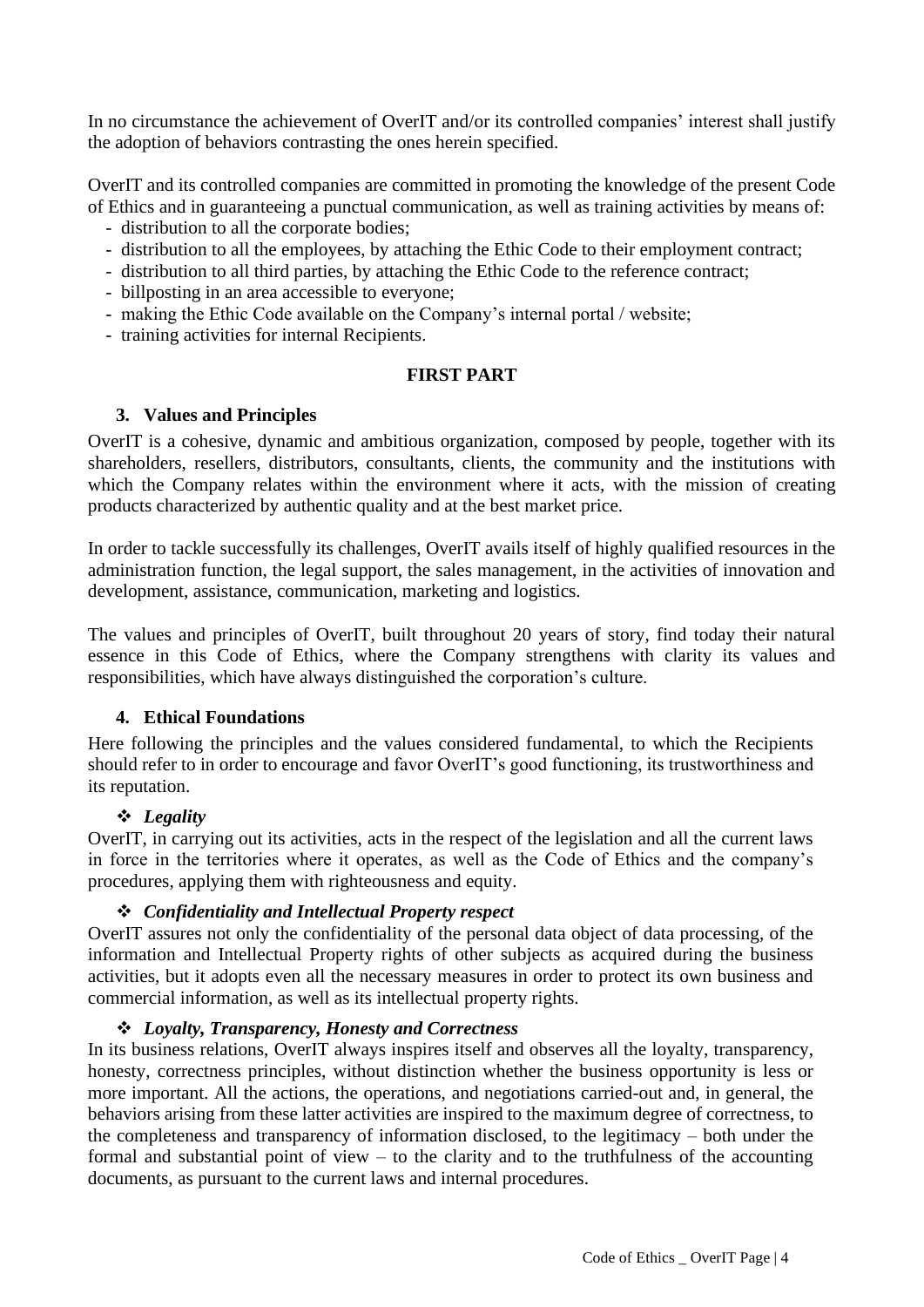# ❖ *Safeguarding Competitors*

OverIT operates in national and international markets, competing fairly with the competitors present in those reference markets and respecting the international, European and national laws and principles that protect competition.

### ❖ *Respect for the Human Person and Dignity*

OverIT commits promoting the respect of physical and cultural integrity, as well as the respect of the relationship dimension with others. The Company guarantees that its working environments are respectful places for each person's individual dignity, it safeguards and promotes the human resources' value, the capacities and the competences, the diversities, as personal life and working hours.

#### ❖ *Non-discrimination*

In the context of both its internal and its external relations with third parties, OverIT recognizes and respects principles of equality and does not discriminate on grounds of racial or ethnic origin, age, nationality, political and union's opinions, religious beliefs, sexual orientation, gender, physical and psychical invalidities, as well as any other personal quality not inherent the professional sphere.

#### ❖ *Quality*

OverIT commits to be careful with regards to the continuously changing market needs and to the constant improvement of the quality of its products in order to guarantee security, trustworthiness and innovation.

#### ❖ *Health and environmental protection*

OverIT undertakes to adopt all measures in order to assure its employees and collaborators healthy and safe working-places, in compliance with current health and safety laws and regulations. OverIT promotes a culture oriented towards security and safety of its resources within the workplace, as well as the respect of the environment, understood as a common resource that needs to be safeguarded for the community' benefit, as well as for the future generations to come in view of sustainable development.

#### ❖ *Stakeholders*

OverIT commits to conduct all its activities considering the stakeholders' interests, with the awareness that common values may be created by means of dialogue and by sharing objectives.

#### ❖ *Sustainability*

OverIT guarantees all its activities are sustainable because it has implemented a management model for its processes which has been declined and is transversal to all its organization's functions, oriented towards innovation and intended for the achievement of long-term objectives, thanks to a risk evaluation and management that contributes to their prevention and mitigation.

#### **SECOND PART**

#### <span id="page-4-1"></span><span id="page-4-0"></span>**5. Code of Conduct**

#### <span id="page-4-2"></span>*5.1. Code of Conduct in Relations with Suppliers/Consultants and Business Partners*

OverIT commits to search for suppliers, external collaborators, and business Partners (including affiliates) who have adequate professional expertise and fully share the principles and contents of the present Code of Ethics; it encourages the development of longstanding relationships in an effort to improve the performance in terms of safeguarding and promoting the principles and contents of the present Code of Ethics.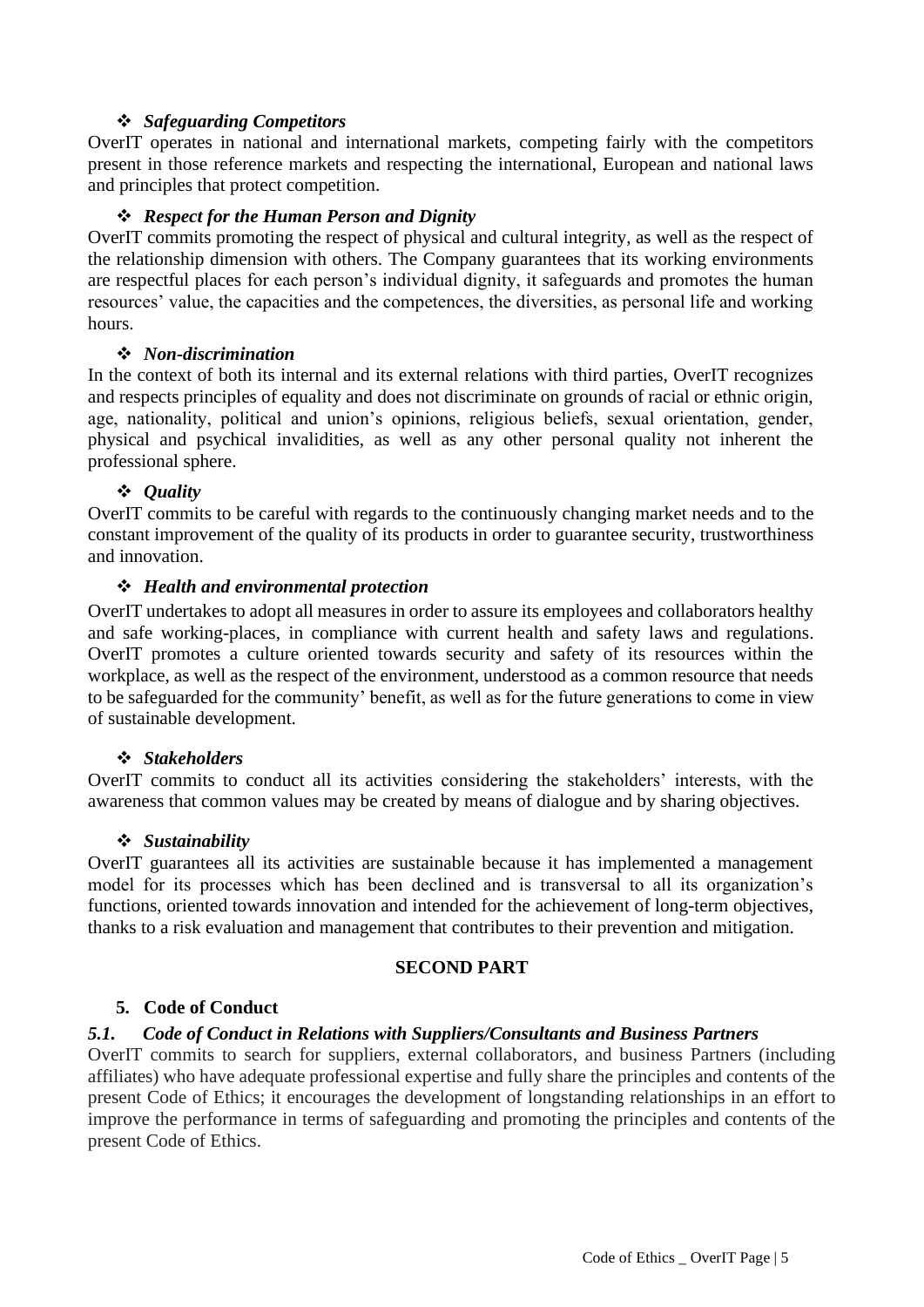OverIT professionalism and commitment can be found in the identification and definition of the actions to apply, the methods underlying the projects as well as the choice of those suppliers, external collaborators, and business Partners (including affiliates) identified to establish a complementary relationship relying on their specific expertise, by organizing forms of cooperation and mutual exchange and delegating the execution of parts of its activities to them.

The professional and business relationships shall be characterized by commitment and professional rigor and comply with the level of expertise and responsibility characterizing OverIT, relying on dedication and precision required to achieve respect and contribute to the consolidation of OverIT prestige and reputation.

OverIT does not tolerate but counter any corruption practices, collusive behaviors, solicitation of personal advantages, payment of tangible and intangible benefits, as well as any actions aimed at influencing or paying representatives of institutions or members of corporate/dependent bodies.

Suppliers, consultants, and business Partners (including affiliates) are identified in accordance with criteria of transparency, competitiveness, and efficiency.

# <span id="page-5-0"></span>*5.2. Code of Conduct in Relations with Customers*

OverIT purports to make its conduct in relations with customers compliant to the principles of transparency, reliability, accountability, and quality.

For instance, each Code Recipient is required to:

- observe the law and regulations governing the execution of the activities;
- scrupulously observe the Code of Ethics provisions and internal procedures related to the management of relations with customers;
- provide customers with information on the contractual terms and conditions, for customers to be fully aware of them at the time of concluding the agreement, on any possible changes in the economic conditions and the outcome of any checks required by the customer;
- establish relationships with customers relying on collaboration, respect and courtesy complying with OverIT standards, which are characterized by a high level of professionalism.

OverIT undertakes to provide feedback to suggestions and reply to claims and complaints from customers, by using suitable and prompt communication systems, and provide accurate, exhaustive, and honest information for customers to be able to make informed decisions.

Advertising communications and messages addressed to customers are based on the criteria of simplicity, clearness, and completeness, avoiding any misleading, elusive, or incorrect content. Products and services offered to customers are guaranteed to correspond with the business standards and the aforementioned communications. OverIT excludes any advertising and/or communication instrument which are likely to mislead the customer over the quantity, quality, origin, and provenance of the products/services offered.

Should accidents caused by the products supplied be notified, OverIT undertakes to enter into consultations to determine the cause and, where necessary, take all the measures aimed at removing the factors which are likely to represent a serious threat to public health and safety and preventing such accidents from happening again.

# <span id="page-5-1"></span>*5.3. Code of Conduct in Relations with Human Resources*

OverIT recognizes the central role played by human resources in reaching the corporate mission and thus applies selection, training and work processes and methods complying with the respect of human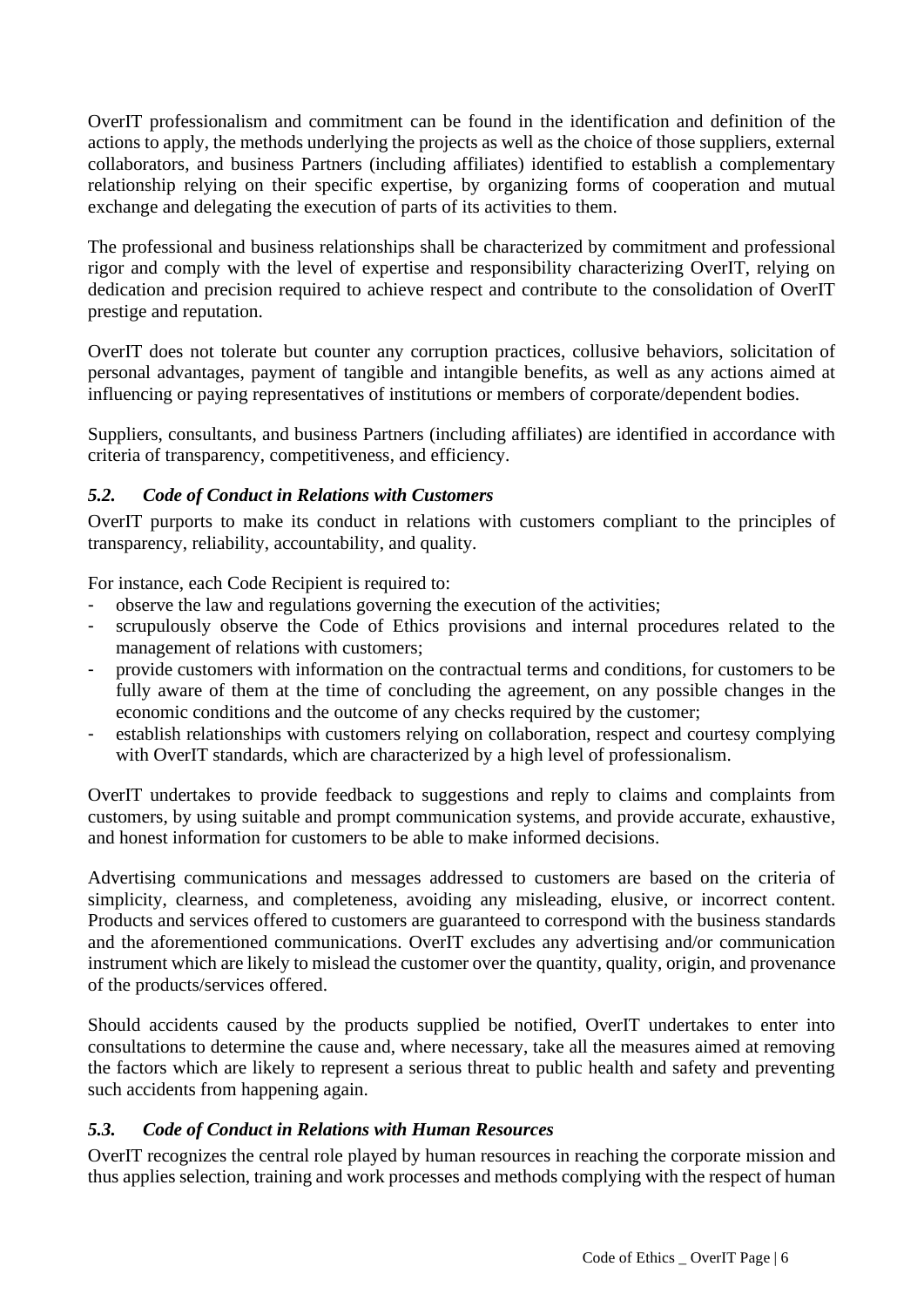rights, autonomy and accountability as well as underlines the importance of the personal and organized participation and adherence to the corporate aims and values.

It is OverIT primary interest encouraging the professional development of each employee or collaborator and operating in order to create a work environment and organization, as well as applying working procedures constantly relying on:

- the respect of the individual's personality and dignity, avoiding the creation of any form of discomfort, hostility, and intimidation, even in the selection phase;
- the prevention of any discriminatory behaviors and abuses;
- the valorization of the innovative and entrepreneurial potential within the limits of everyone's responsibility;
- the definition of roles, responsibilities, authorities, and availability of accurate information in order to ensure that each member of the organization can carry out their duties in the interests of OverIT;
- a careful, balanced, and objective exercise of the delegated powers received.

# <span id="page-6-0"></span>*5.4. Code of Conduct in Relations with the Public Administration*

OverIT relations with the Public Administration are centered on transparency and fairness.

In further detail, the necessary relations with State agencies in Italy or other countries shall be maintained in compliance with roles and functions as provided for by the law and with an approach based on full cooperation.

Relations with officers of public institutions are limited to the specific dedicated and authorized company departments on the basis of the highest degree of compliance with legal and regulatory requirements. Any relations of this type may by no means impair OverIT integrity and reputation.

To that end, OverIT shall not pay or offer – either directly or through intermediaries – any sums of money or other equivalent payments, assets in kind or other benefits to third parties, representatives of governments, public officers, or persons in charge of a public service in order to influence their activities in the fulfillment of their duties.

Such prescriptions may not be eluded through different forms of remuneration, such as sponsorships, assignments, advisory and advertising services, gifts, free items, and similar compensations which have the same illicit purposes as those referred to above.

The Code Recipients shall not, under any circumstances:

- − unduly procure OverIT grants, funding, subsidized loans, or other funds of the same type whatever they may be called, granted, or assigned by the Public Administration through the use or submission of false or misleading documents or the omission of required information;
- − use grants, subsidies or funding intended for OverIT for purposes other than those for which they were allocated;
- − unduly procure OverIT or third parties any other type of revenue (e.g., licenses, authorizations, relief or non-payment of social security contributions, tax benefits), causing damage to the Public Administration through artifices or deceptions (e.g., by transmitting false documents containing false information).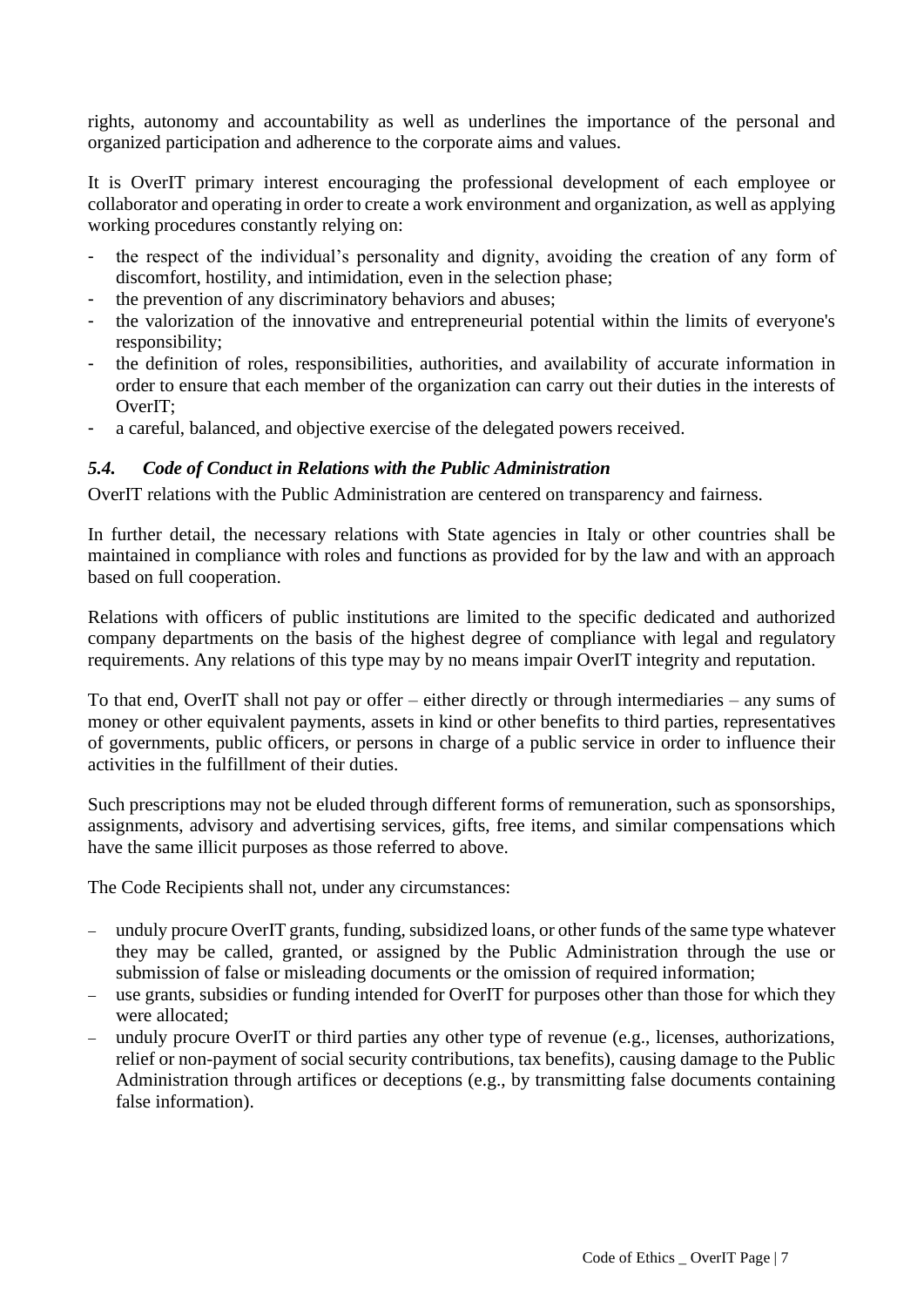# <span id="page-7-0"></span>*5.5 Work Relationships with Former Employees of the Public Administration*

Former employees of the Public Administration, who participated in business negotiations with OverIT because of their institutional functions, or their relatives and/or family members are hired in strict compliance with the standard procedures for the personnel selection set by OverIT.

Other work relationships with former employees of the Public Administration or with their relatives and/or family members are strictly defined according to the standard processes.

# <span id="page-7-1"></span>*5.6. Relations with the Judiciary Authority*

In the relations with the Judiciary Authority, it is forbidden to exert any sort of pressure on the person called to testify before the Judiciary Authority, with the aim of inducing the person not to make declarations or to make untruthful declarations.

# <span id="page-7-2"></span>*5.7. Code of Conduct in General Business*

Each operation and transaction carried out or proposed for the benefit of OverIT or in its interest shall be conducted according to the maximum degree of accuracy in terms of management, completeness and transparency of the information, the formal and substantial legitimacy, and the clarity and truthfulness of the accounting verifications, in compliance with current legislation and with the procedures adopted by OverIT and shall likewise be subject to control.

### <span id="page-7-3"></span>*5.8. Conflict of Interest*

All situations that may generate a conflict of interest between personal or family economic activities and the work performed on behalf of the Company shall be avoided.

As an illustrative but by no means exhaustive example, the following situations may present a conflict of interest:

- − having personal economic or financial interests with suppliers, business partners, customers, or competitors, also through family members;
- − misusing the staff's function for the fulfillment of interests running counter to those of OverIT;
- − concluding, executing, or initiating negotiations and/or contracts in the name and/or on behalf of OverIT, when the counterparty is a family member or business partner, or any other legal entity that the person owns or has an interest in;
- − accepting payments, gifts or favors from individuals or legal entities, including potential suppliers and tenderer, who have or intend to enter into a business relationship with OverIT;
- − using the staff's function or the information acquired in the fulfillment of working activities to one's own advantage or to the advantage of third parties and to the detriment of OverIT interests;
- − carrying out work of any kind (work and intellectual performance, holding shares) for customers, suppliers or third parties in conflict with the interests of OverIT.

In any event, it is necessary to:

- avoid situations or activities that may generate a conflict with the interests of OverIT, or which may jeopardize the ability to make independent decisions in the Company's best interest and in full compliance with the rules set forth in the present Code of Ethics;
- precisely fulfill functions and responsibilities, in general.

In the event of a conflict of interest, each Code Recipient shall refrain from participating, directly or indirectly, in any decision or resolution the conflict relates to.

Any interests held by the members of the Company Bodies in a certain OverIT transaction either directly or on behalf of third parties shall be promptly reported to the shareholders.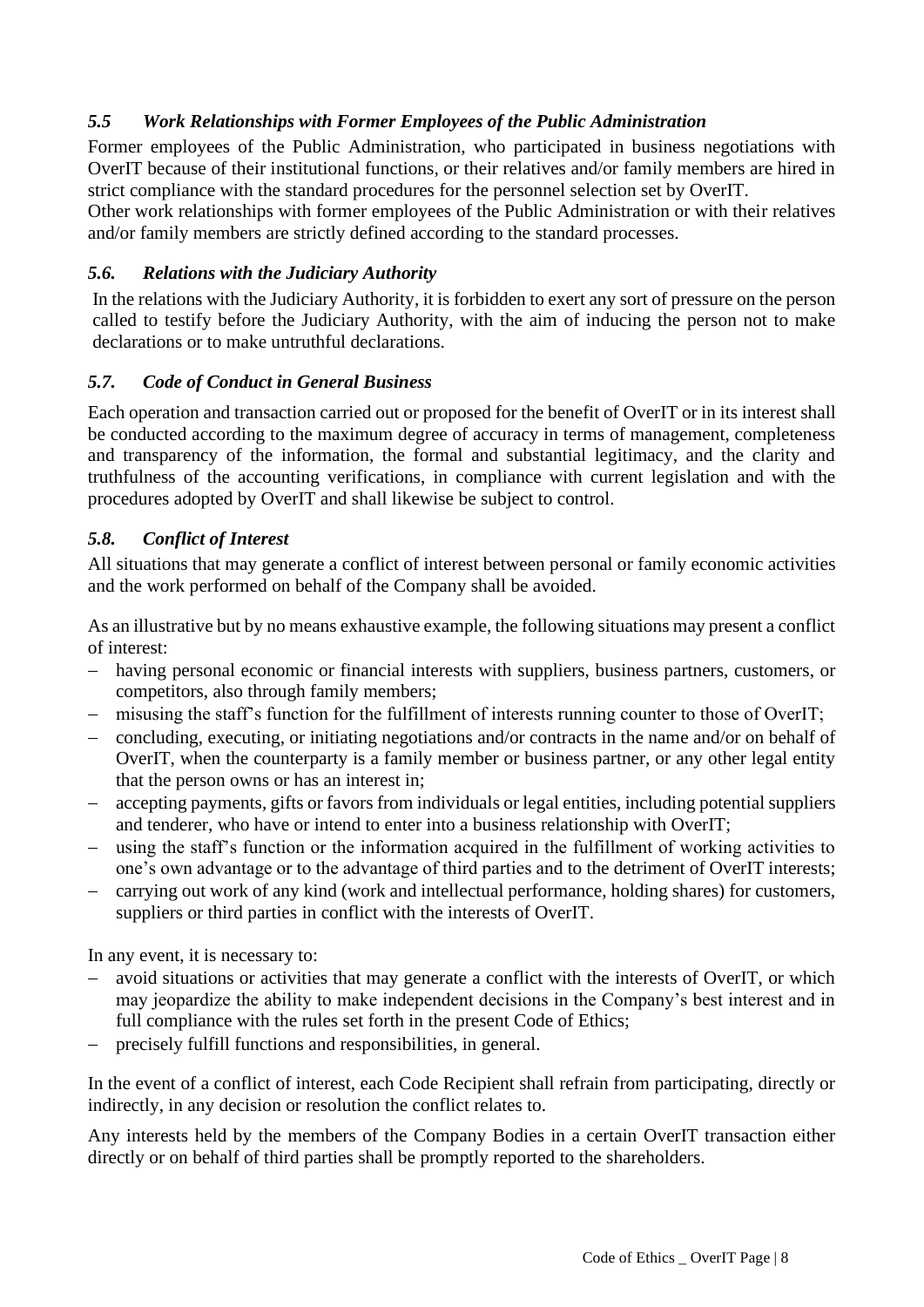# <span id="page-8-0"></span>*5.9. Relations with the Mass Media*

Relations between OverIT and the mass media shall be the sole responsibility of the designated company function and shall be managed in compliance with the communication policy defined by OverIT.

Thus, no one can provide information to representatives of the mass media without having specific authorization from the company departments in charge.

In any case, OverIT external information and communication shall be consistent, truthful, extensive, transparent, and mutually coherent.

# <span id="page-8-1"></span>*5.10. Relations with the Shareholders*

OverIT shall ensure its shareholders the transparency of any action and recognize the right to be informed on any circumstance deemed of interest, over and above the cases provided for by the applicable legislation.

To that end, it shall establish suitable information flows – from operational functions to the top management and from the latter to shareholders – as to ensure that information is constantly updated and comprehensive.

OverIT adopts a system of checks, organization and management aimed at ensuring the Company communication to be transparent, correct, and truthful (e.g., balance sheets, periodic reports, informative prospectuses) and avoiding corporate crimes to be committed. Shareholders shall not be intentionally or actually favored through the selective use of confidential information. Communication with shareholders shall be timely, clear, and extensive in order to ensure that their decisions rely on thorough knowledge of the Company strategic choices and management operations.

# <span id="page-8-2"></span>*5.11. Accounting Records and Following Issuance of Financial Statements*

Any operation or transaction shall correctly and promptly be recorded in the corporate accounting system in accordance with the methods provided for by the law and the applicable accounting principles; each operation or transaction shall be authorized, verifiable, legitimate, consistent, and appropriate.

For the accounting system to comply with the requirements of truthfulness, completeness and transparency, full documental evidence supporting any activity performed shall be kept by the Company so as to enable:

- the recording of each operation in the accounting system;
- the immediate definition of the features and reasons behind such operation;
- an easy formal and chronological reconstruction of each operation;
- the verification of the decision-making, authorization, and implementation process, as well as the identification of different levels of responsibility and control.

Each accounting record shall exactly reflect the contents of documental evidence. As a result, the Code Recipients shall be responsible for documental evidence to be easily retrievable and sorted in accordance with logical criteria and in compliance with corporate procedures and instructions.

Any omissions, counterfeits, or negligence in accounting records or in documental evidence shall be promptly reported to the manager.

The Code Recipients are expressly forbidden to disseminate information, they may become aware of during the execution of their tasks, to colleagues or departments outside the scope of their work or located abroad.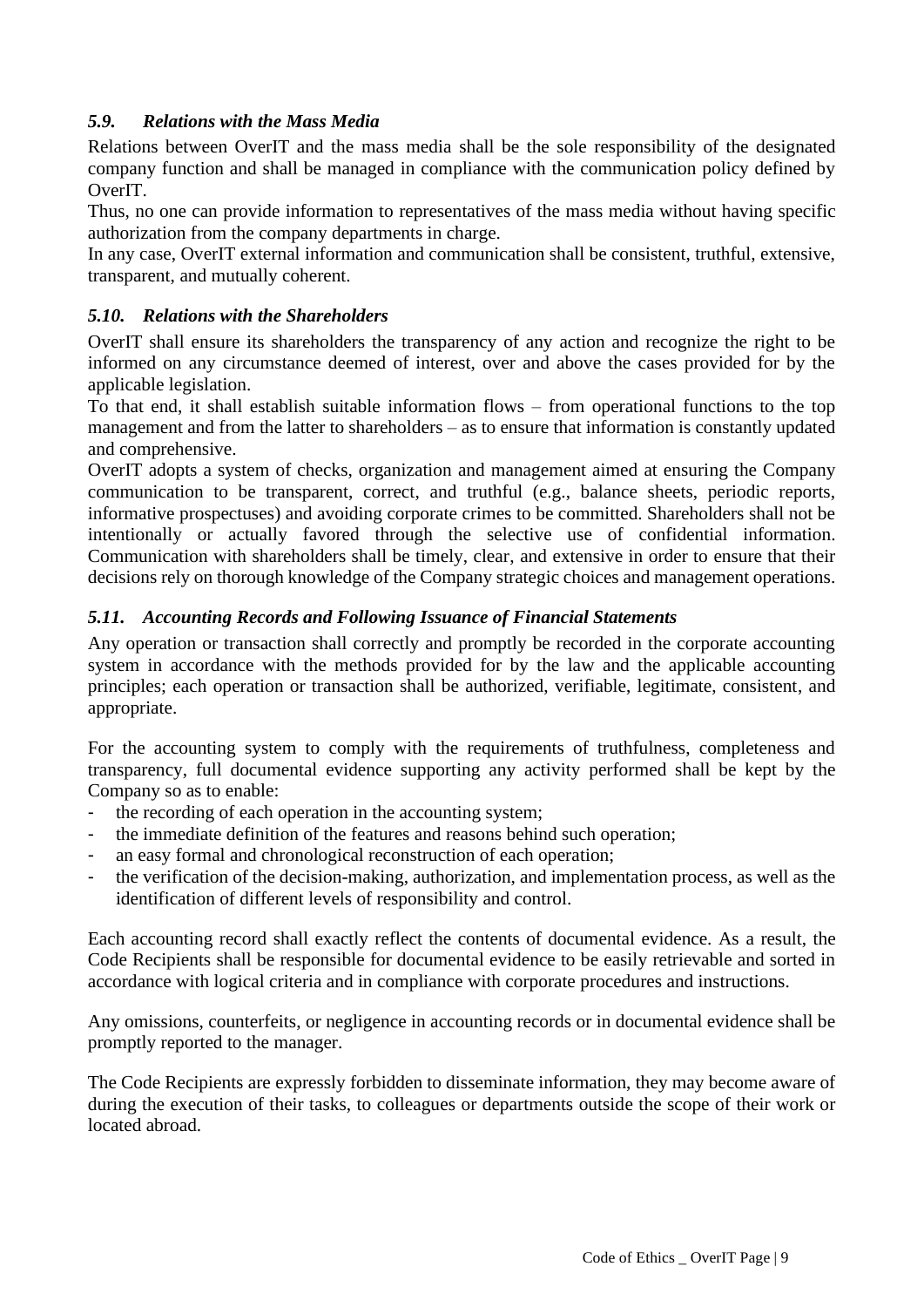# <span id="page-9-0"></span>*5.12. Tax Strategy*

OverIT aims at ensuring the formal and substantial compliance with the tax rules of the countries it operates in by applying the principles of transparency, honesty, correctness, and good faith.

Being OverIT objective to reduce to a minimum the financial risk, specific controls are performed to ensure the correct and timely tax settlement and payment as to reach a transparent and accurate compliance and prevent disputes. To this end, OverIT encourages a prior consultation with tax authorities in accordance with the concerning legislative instruments.

#### <span id="page-9-1"></span>*5.13. Internal Controls*

By internal controls are meant all instruments necessary or useful to drive, verify and manage OverIT activities in order to ensure compliance with the laws and corporate procedures, protect corporate assets, efficiently manage the Company activities, and provide true and correct accounting, financial and assets data of OverIT, as well as identify and prevent risks the Company may incur.

OverIT shall disseminate at all levels a corporate culture based on the awareness of the existence of such controls and on a control-oriented approach.

# <span id="page-9-2"></span>*5.14. Anti-Money Laundering*

OverIT strictly complies with the rules intended to prevent money laundering, self-laundering, and criminal activities financing.

To this end, OverIT is committed to complying with all regulations and provisions, both national and international, regarding anti-money laundering.

Before establishing business, relationships or concluding contracts with unusual customers and other Partners (including affiliates) having a long-term business relationship, the Code Recipients shall verify the moral integrity, reputation, and good name of the counterparty.

It is therefore mandatory for the Code Recipients to:

- promptly report any situation leading to a potential anomaly they may become aware of in order to facilitate the prevention of and fight against money laundering;
- accurately verify the information available on counterparties and avoid establishing or maintaining any business or financial relations whenever there is reasonable doubt that their activities may favor the laundering of money;
- carry out and accept cash payments to the extent and for the amounts permitted by the law;
- ensure appropriate collaboration with the authorities responsible for the prevention of, fight against and repression of counterfeiting and falsification of bank notes, coins, and any other means of payment.

In the financial flow it is forbidden to tolerate irregularities which in accordance with the professional diligence, may give rise to suspicions about the legality and regularity of the provenance of the money received.

# <span id="page-9-3"></span>*5.15. Relations with the Local Communities*

The relation with the local communities is based on the recognition of the role of OverIT as a company pursuing business goals. OverIT is committed to contributing to the economic and social development of the territory it is based in.

#### <span id="page-9-4"></span>*5.16. Intragroup Relations*

All intragroup relations are managed in full compliance with the regulations in force and current market conditions, as well as in accordance with the principles set forth in the present Code of Ethics.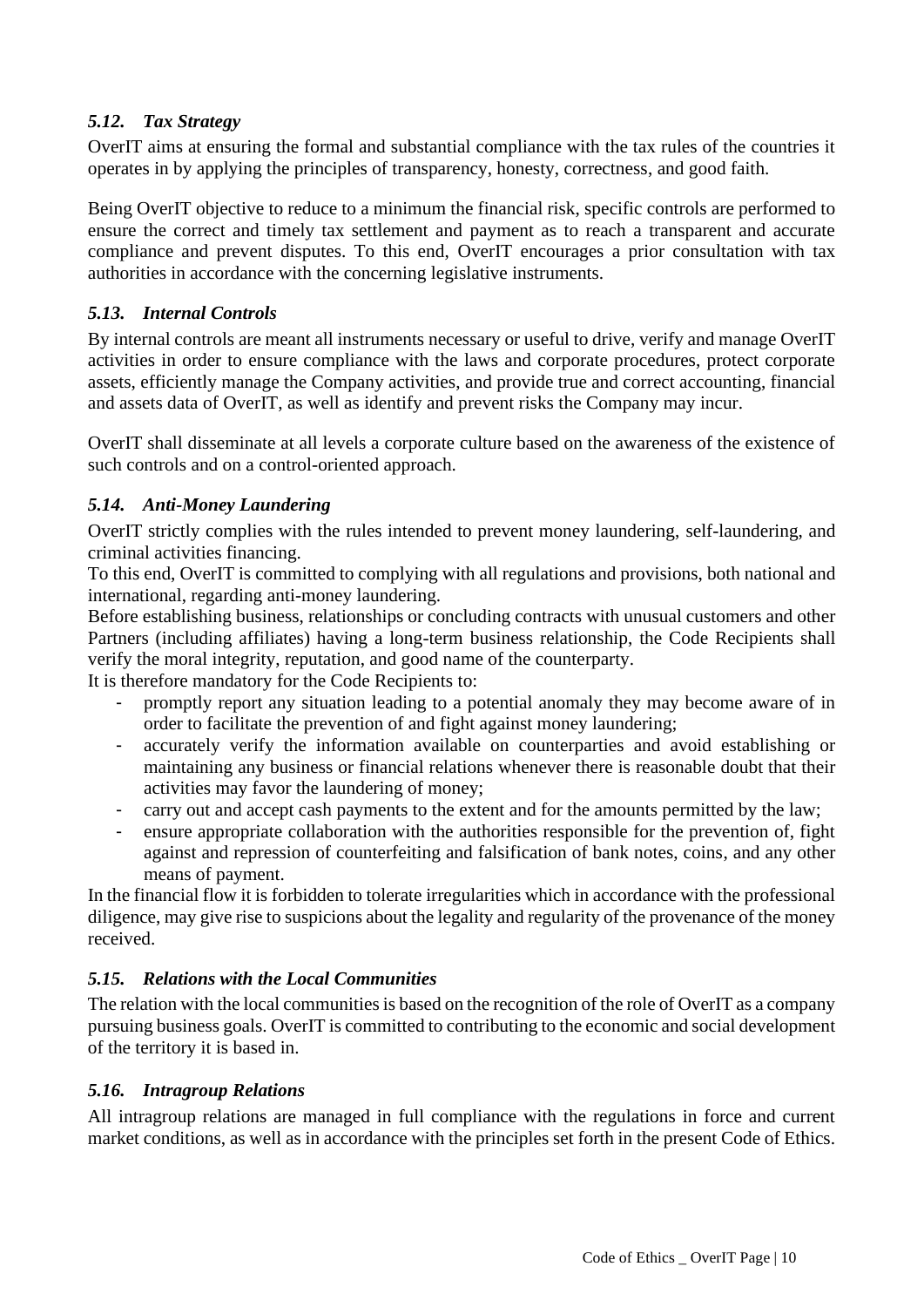The relations between the group companies and the information on each company used for the issuance of the consolidated financial statement comply with the criteria of transparency, correctness, effectiveness, and traceability of the economic relationships and the financial flows.

All relations among the subsidiary companies of OverIT are managed in full compliance with the regulations in force and current market conditions, as well as in accordance with the principles set forth in the present Code of Ethics.

The relations among the subsidiary companies of OverIT and the information on each company comply with the criteria of transparency, correctness, effectiveness, and traceability of the economic relationships and the financial flows.

# <span id="page-10-0"></span>*5.17. Gifts, Acts of Business Courtesy and Other Perquisites*

Gifts towards representatives of the Public Administration or public officers or private individuals considered as exceeding normal business practices or courtesy or aiming at acquiring advantage in the conduct of any OverIT activity, are prohibited. For the sake of clarity, by gift" is meant any type of benefit (e.g., promise of a job offer as employee or consultant, provision of services, journeys).

Similarly, managers, employees and all those operating in the name and/or on behalf of OverIT are forbidden from receiving gifts or favorable treatment, unless they fall within the limits of normal business courtesy and as long as they have a modest value. Any gift received outside normal practice shall be properly documented and communicated to the Supervisory Board.

In any event, such expenses shall be authorized in accordance with specific corporate regulations and properly documented.

The above-mentioned regulations concerning promised, offered, or received gifts also apply in those countries where it is customary to offer high value gifts.

# <span id="page-10-1"></span>*5.18. Sponsorships*

Sponsorships are permitted by previously defining specific agreements and verifying the honorability of the recipient and the event/initiative promoted, avoiding sponsoring counterparties who are known or only suspected to belong to criminal organizations or to commit offenses in connection with money laundering.

# <span id="page-10-2"></span>*5.19. Relations with the Supervisory Board*

OverIT is committed to fully and closely complying with the rules imposed by the Supervisory Board, as well as establishing collaboration relationships with such Board respecting their institutional role and undertaking to promptly carry out their provisions.

In further detail, the Code Recipients are required:

- to operate in accordance with the laws and regulations in force;
- to adopt behavior towards the Supervisory Board based on efficiency, cooperation, and courtesy, fulfilling all requests carried out in the performance of checks or inspections and collaborating during the investigation procedures;
- to provide accurate, complete, and truthful information as to allow the Supervisory Board to obtain the necessary knowledge to make decisions;
- not to hinder in any way their work, by omitting data and/or information required directly and/or indirectly.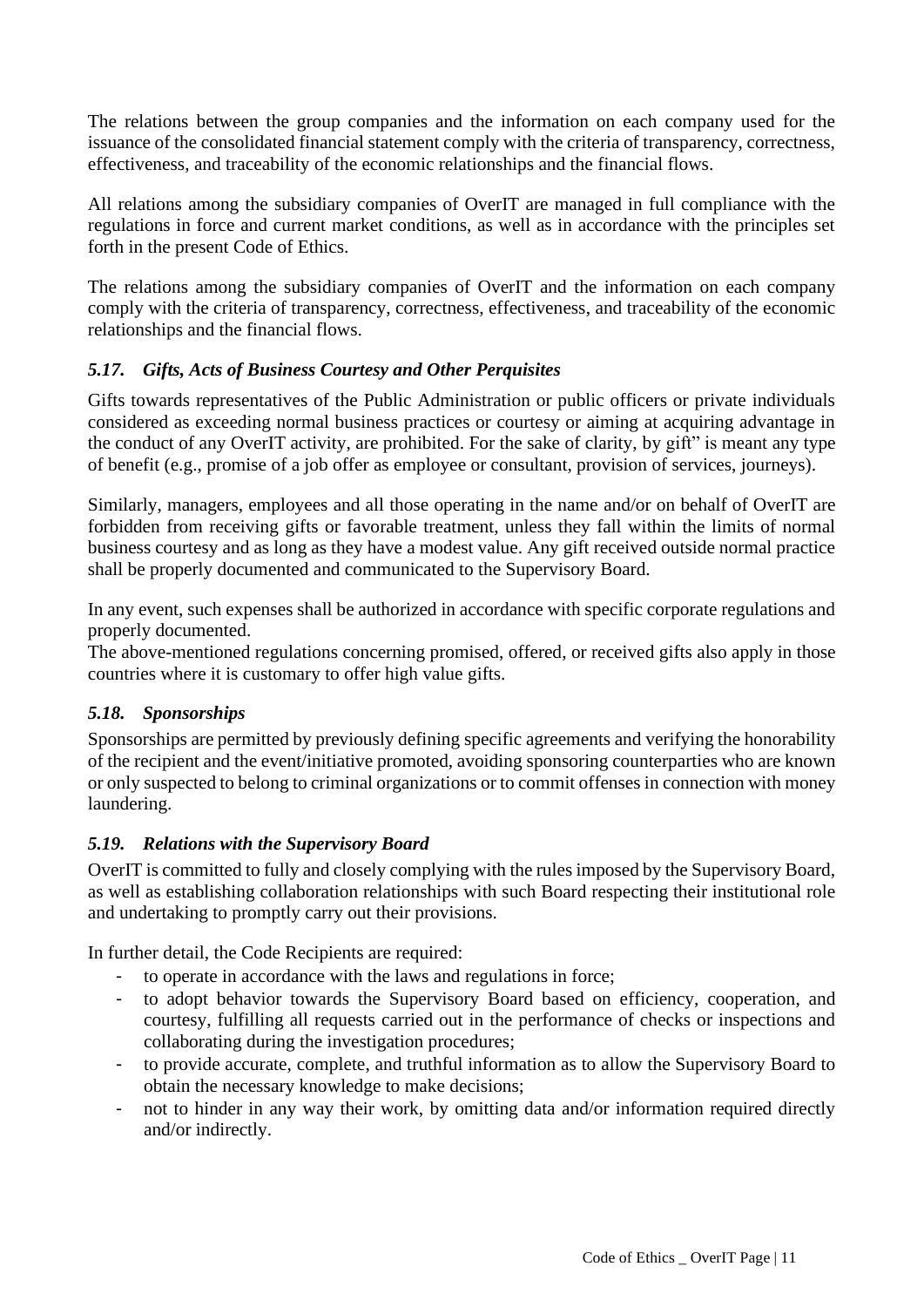# <span id="page-11-0"></span>*5.20. Relations with Political Organizations, Trade Unions and Other Associations*

OverIT interacts with trade unions, political organizations, and other associations during the performance of the company mission. The delegated representatives who are authorized by OverIT to interact with such entities are required to comply with the laws and avoid any collusive or corrupt practices.

# <span id="page-11-1"></span>*5.21. Protection of Industrial and Intellectual Property*

The Code Recipients act by fully complying with the industrial and intellectual property rights belonging to third parties, as well as with the laws, regulations, and conventions regarding the protection of said rights.

OverIT encourages and promotes the creative contribution and technology development of products and processes proposed by its employees and third parties performing their activity for OverIT, seeking to prevent or eliminate any infringements of OverIT rights.

To this end, the Code Recipients shall:

- refrain from any conduct which might represent the encroachment of industrial property rights, the alteration or counterfeiting of the distinguishing marks and features of industrial products, patents, designs, or industrial models, whether in Italy or abroad, and shall abstain from importing, selling, using, or otherwise putting into circulation industrial products with counterfeited or altered distinguishing marks by encroaching on industrial property rights;
- not illicitly use or misuse in the interests of the company or of third parties, intellectual works, or parts thereof, protected by copyright.

### <span id="page-11-2"></span>*5.22. Protection of Privacy and Cybercrime*

OverIT undertakes to comply with the provisions set forth in the European Regulation no. 2016/679 (General Data Protection Regulation - "GDPR") and in the Legislative Decree 196/2003 ("Privacy Code") as amended by the Legislative Decree 101/2018.

OverIT activities require the constant acquisition, storage, processing, communication and dissemination of data, documents and information about negotiations, operations, and contracts.

OverIT databases may also contain personal data protected by privacy laws, data that cannot be disclosed outside the Company and data whose disclosure may damage OverIT itself.

The Code Recipient are thus required to protect discretion and confidentiality of information acquired during the execution of their activities.

Information, facts, and data acquired or processed by the Code Recipients because of their tasks shall not be used, communicated, or disclosed.

The Code Recipients shall:

- acquire and process exclusively the data necessary and directly connected to their roles;
- store data in such a way as to prevent third parties to take knowledge of;
- communicate or disclose data within the bounds of the procedures established by OverIT after prior authorization by the person expressly authorized;
- determine the confidential and private nature of the information in compliance with the procedures established by OverIT.

In turn, OverIT undertakes to protect the information and data concerning its own Recipients and third parties and avoid any improper use thereof.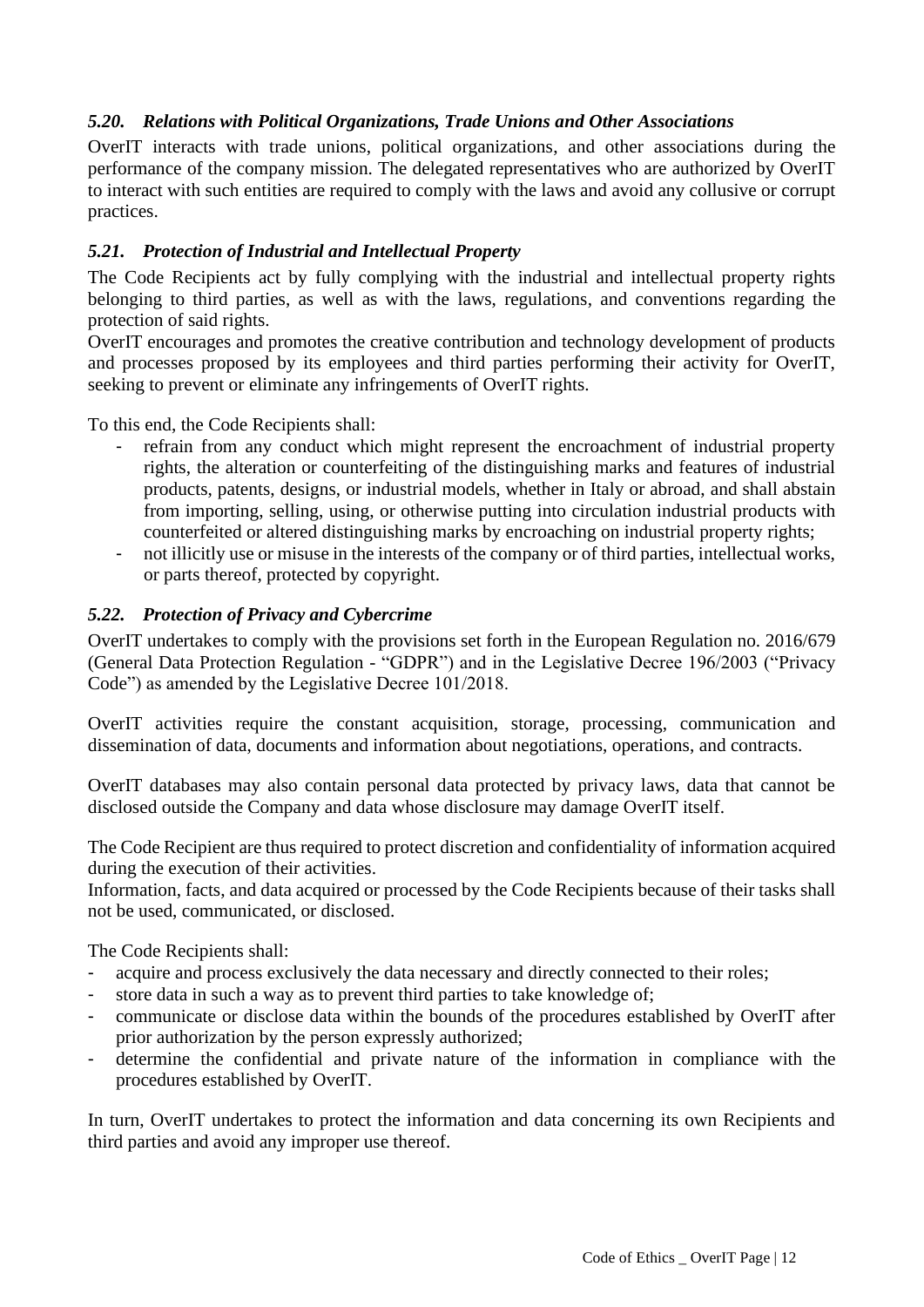# <span id="page-12-0"></span>*5.23. Use of Company Assets*

The Code Recipients are required to protect and use the company assets and equipment provided for the execution of their duties with due diligence, avoiding that the improper use and the use for personal purposes damage them.

The use of ICT tools which may infringe the legal provisions and cause undue intrusion or damages to third-party ICT systems is forbidden.

The Code Recipients are required to comply with the company procedures and policies for computer security and use the company tools in accordance with such procedures and policies.

As to prevent the operational risks related to the use of ICT systems which may undermine the security when exchanging information which are deemed confidential or critical for the company business with third parties, OverIT undertakes to apply the highest security standards by adopting a system controlling the access to information, including:

a) the personal authentication of the users through the user's ID code and password or other secure authentication system;

b) the closure of inactive sessions after a limited period of time:

<span id="page-12-1"></span>c) the inactivation of the user upon a given number of failed login attempts.

# **THIRD PART**

# <span id="page-12-2"></span>**6. Implementation, Control and Monitoring**

# <span id="page-12-3"></span>*6.1. Entity Responsible for the Application of the Code of Ethics*

Supervision of compliance with the Code of Ethics is in the responsibility of the Supervisory Board appointed, as pursuant to Legislative Decree 231/01.

As regards the Code of Ethics, the Supervisory Board is in charge of the following:

- monitoring that the Code of Ethics is complied with, also for the purpose of preventing any danger related to the commission of the crimes specified in Legislative Decree 231/01;
- formulating its own considerations concerning the ethical issues that may arise in the decisionmaking process of the Company, as well as regards any alleged violations of the Code of Ethics related to it;
- providing operational support in interpreting and implementing the Code of Ethics, to be deemed as a permanent reference tool for the most appropriate conduct to adopt during the performance of activities;
- monitoring and coordinating the periodic review of the Code of Ethics, also by means of its own proposals for adjusting and/or updating it; so as to keep record of any corporate governance and/or organizational changes;
- drawing and approving the ethics communication and training program;
- reporting any violations of the Code of Ethics to the company bodies in charge, indicating the penalty to be applied and supervising the enforcement of any measures eventually taken.

# <span id="page-12-4"></span>*6.2. Notifications*

All Code Recipients may report any violations or suspected violations of the Code of Ethics to the Supervisory Board, which will analyze the report, possibly consulting the author (if known) and the perpetrator of the alleged violation.